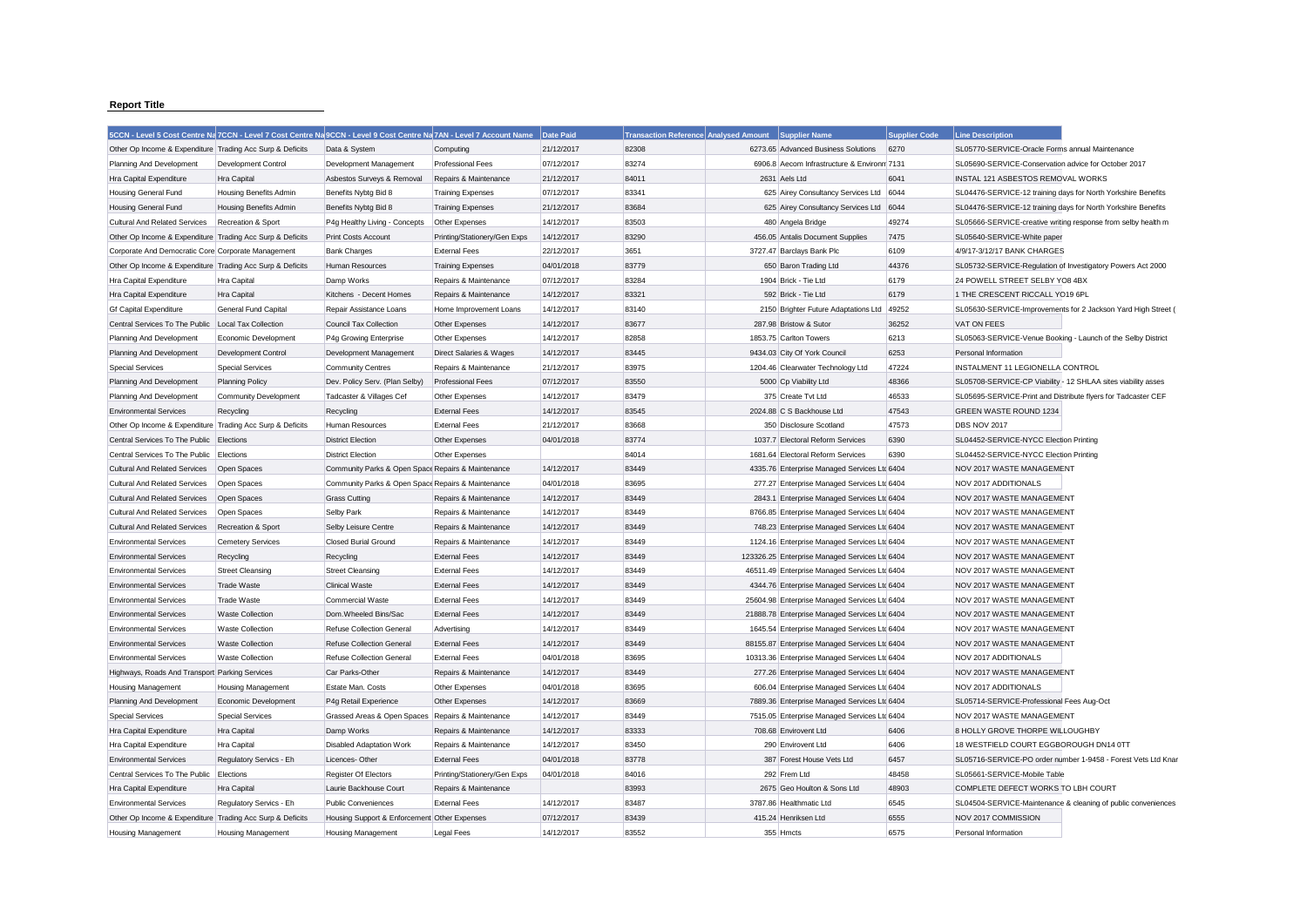| Holding & Personal Accounts                               | Control Accounts            | <b>Creditors Control</b>                            | Tax Deduct On Contract Paymer 14/12/2017 |            | 83662 | 2675.8 Hm Revenue & Customs                | 6590  | CIS DEDUCTIONS DECEMBER 2017                              |                                                               |
|-----------------------------------------------------------|-----------------------------|-----------------------------------------------------|------------------------------------------|------------|-------|--------------------------------------------|-------|-----------------------------------------------------------|---------------------------------------------------------------|
| Hra Capital Expenditure                                   | Hra Capital                 | Void Property Repairs                               | Repairs & Maintenance                    | 07/12/2017 | 83347 | 263 Home Maintenance                       | 47112 | 60 FIRTREE CRESCENT                                       |                                                               |
| Hra Capital Expenditure                                   | Hra Capital                 | Void Property Repairs                               | Repairs & Maintenance                    | 21/12/2017 | 83704 | 375 Home Maintenance                       | 47112 | 7 CHARLES STREET SELBY                                    |                                                               |
| Hra Capital Expenditure                                   | Hra Capital                 | <b>Disabled Adaptation Work</b>                     | Repairs & Maintenance                    | 14/12/2017 | 83536 | 2100 Home Utility Group Limited            | 47533 | 29A WOODLEA BYRAM                                         |                                                               |
| Hra Capital Expenditure                                   | Hra Capital                 | <b>Disabled Adaptation Work</b>                     | Repairs & Maintenance                    | 14/12/2017 | 83537 | 2317.19 Home Utility Group Limited         | 47533 | 31 DIXON GARDENS                                          |                                                               |
| <b>Property Services</b>                                  | <b>Property Services</b>    | Dir Works - Hsg                                     | Equip/Furniture/Materials                | 21/12/2017 | 83539 | 5308.39 Howdens Joinery Ltd                | 21474 | NOVEMBER 2017 STATEMENT                                   |                                                               |
| <b>Housing Management</b>                                 | <b>Housing Management</b>   | Resource Accounting                                 | Other Expenses                           | 14/12/2017 | 83504 | 1095 Hqn Ltd                               | 6606  | SL05702-SERVICE-HQN subscription 2017/187                 |                                                               |
| <b>Gf Capital Expenditure</b>                             | General Fund Capital        | Planning System                                     | Computing                                | 14/12/2017 | 82811 | 6250 Idox Software Ltd                     | 6622  | SL05579-SERVICE-Enterprise for Planning Licence           |                                                               |
| <b>Gf Capital Expenditure</b>                             | <b>General Fund Capital</b> | <b>Planning System</b>                              | Computing                                | 14/12/2017 | 82811 | 1250 Idox Software Ltd                     | 6622  | SL05579-SERVICE-Enterprise Overview Training              |                                                               |
| Other Op Income & Expenditure Trading Acc Surp & Deficits |                             | <b>Human Resources</b>                              | <b>External Fees</b>                     | 14/12/2017 | 83780 | 2400 Improvement Development Grow 44620    |       | SL05465-SERVICE-IIP40 Standalone Survey                   |                                                               |
| Highways, Roads And Transport Parking Services            |                             | Car Parks Pay & Dis.                                | Repairs & Maintenance                    | 14/12/2017 | 83483 | 264.2 It Electrical (Yorkshire) Ltd        | 6652  | Electrical work inline with schedule                      |                                                               |
| Hra Capital Expenditure                                   | <b>Hra Capital</b>          | Central Heating Systems                             | Repairs & Maintenance                    | 14/12/2017 | 83483 | 34581.17 It Electrical (Yorkshire) Ltd     | 6652  | Electrical work inline with schedule                      |                                                               |
| Hra Capital Expenditure                                   | <b>Hra Capital</b>          | <b>Electrical Rewires</b>                           | Repairs & Maintenance                    | 14/12/2017 | 83483 | 14067.66 It Electrical (Yorkshire) Ltd     | 6652  | Electrical work inline with schedule                      |                                                               |
| Hra Capital Expenditure                                   | Hra Capital                 | Ousegate Hostel                                     | Repairs & Maintenance                    | 14/12/2017 | 83483 | 501.3 It Electrical (Yorkshire) Ltd        | 6652  | Electrical work inline with schedule                      |                                                               |
| <b>Property Services</b>                                  | <b>Property Services</b>    | Dir Works - Hsg                                     | <b>External Fees</b>                     | 14/12/2017 | 83483 | 309.08 It Electrical (Yorkshire) Ltd       | 6652  | Electrical work inline with schedule                      |                                                               |
| <b>Property Services</b>                                  | <b>Property Services</b>    | Dir Works - Hsg                                     | Equip/Furniture/Materials                | 21/12/2017 | 83742 | 4169.92 Jewson Ltd                         | 6662  | <b>MATERIALS</b>                                          |                                                               |
| Planning And Development                                  | Development Control         | Development Management                              | <b>Professional Fees</b>                 | 14/12/2017 | 83722 | 300 Kings Chambers                         | 34560 | 4 HOUR ADVISING AND REV STATEMENT                         |                                                               |
| Planning And Development                                  | Development Control         | Development Management                              | <b>Professional Fees</b>                 | 21/12/2017 | 83947 | 1100 Kings Chambers                        | 34560 | ddraft reports site at Appleton Roebuck                   |                                                               |
| Hra Capital Expenditure                                   | Hra Capital                 | Damp Works                                          | Repairs & Maintenance                    | 14/12/2017 | 83323 | 550 Kml Flooring Services                  | 6704  | 5 CHESTNUT TERRACE RICCALL                                |                                                               |
| Central Services To The Public   Local Tax Collection     |                             | Council Tax Collection                              | <b>Legal Fees</b>                        | 14/12/2017 | 3646  | 399 Liberata Uk Ltd                        | 36656 | <b>SUMMONS COSTS</b>                                      |                                                               |
| <b>Housing Management</b>                                 | <b>Housing Management</b>   | <b>Housing Management</b>                           | Legal Fees                               | 14/12/2017 | 3645  | 1300 Liberata Uk Ltd                       | 36656 | NOV 2017 PCOL CLAIMS                                      |                                                               |
| Planning And Development                                  | Development Control         | Development Management                              | Direct Salaries & Wages                  | 14/12/2017 | 83747 | 1796.7 Macdonald & Company Freeland 47534  |       | Personal Information                                      |                                                               |
| Planning And Development                                  | Development Control         | Development Management                              | Direct Salaries & Wages                  | 14/12/2017 | 83748 | 1796.7 Macdonald & Company Freelanc 47534  |       | Personal Information                                      |                                                               |
| Planning And Development                                  | Development Control         | Development Management                              | Direct Salaries & Wages                  | 14/12/2017 | 83749 | 421.87 Macdonald & Company Freeland 47534  |       | Personal Information                                      |                                                               |
| Planning And Development                                  | Development Control         | Development Management                              | Direct Salaries & Wages                  | 14/12/2017 | 83751 | 1423.8 Macdonald & Company Freeland 47534  |       | Personal Information                                      |                                                               |
| Planning And Development                                  | Development Control         | Development Management                              | Direct Salaries & Wages                  | 14/12/2017 | 83753 | 1710.07 Macdonald & Company Freeland 47534 |       | Personal Information                                      |                                                               |
| Planning And Development                                  | Development Control         | Development Management                              | Direct Salaries & Wages                  | 14/12/2017 | 83755 | 1728.9 Macdonald & Company Freelanc 47534  |       | Personal Information                                      |                                                               |
| Planning And Development                                  | Development Control         | Development Management                              | Direct Salaries & Wages                  | 14/12/2017 | 83756 | 1389.9 Macdonald & Company Freeland 47534  |       | Personal Information                                      |                                                               |
| Planning And Development                                  | Development Control         | Development Management                              | Direct Salaries & Wages                  | 14/12/2017 | 83757 | 1943.6 Macdonald & Company Freeland 47534  |       | Personal Information                                      |                                                               |
| Planning And Development                                  | Development Control         | Development Management                              | Direct Salaries & Wages                  | 14/12/2017 | 83758 | 1585.77 Macdonald & Company Freeland 47534 |       | Personal Information                                      |                                                               |
| Planning And Development                                  | Development Control         | Development Management                              | Direct Salaries & Wages                  | 14/12/2017 | 83760 | 1073.5 Macdonald & Company Freelanc 47534  |       | Personal Information                                      |                                                               |
| Planning And Development                                  | Development Control         | Development Management                              | Direct Salaries & Wages                  | 14/12/2017 | 83761 | 1672.4 Macdonald & Company Freeland 47534  |       | Personal Information                                      |                                                               |
| Planning And Development                                  | Development Control         | Development Management                              | Direct Salaries & Wages                  | 14/12/2017 | 83765 | 1231.7 Macdonald & Company Freelanc 47534  |       | Personal Information                                      |                                                               |
| Planning And Development                                  | Development Control         | Development Management                              | Direct Salaries & Wages                  | 14/12/2017 | 83768 | 655.4 Macdonald & Company Freelanc 47534   |       | Personal Information                                      |                                                               |
| Planning And Development                                  | Development Control         | Development Management                              | Direct Salaries & Wages                  | 21/12/2017 | 83745 | 7316.74 Macdonald & Company Freelanc 47534 |       | Personal Information                                      |                                                               |
| Planning And Development                                  | <b>Development Control</b>  | Development Management                              | Direct Salaries & Wages                  | 21/12/2017 | 83746 | 1736.43 Macdonald & Company Freeland 47534 |       | Personal Information                                      |                                                               |
| Planning And Development                                  | Development Control         | Development Management                              | Direct Salaries & Wages                  | 21/12/2017 | 83750 | 1885.55 Macdonald & Company Freeland 47534 |       | Personal Information                                      |                                                               |
| Planning And Development                                  | Development Control         | Development Management                              | Direct Salaries & Wages                  | 21/12/2017 | 83752 | 1779.75 Macdonald & Company Freeland 47534 |       | Personal Information                                      |                                                               |
| Planning And Development                                  | Development Control         | Development Management                              | Direct Salaries & Wages                  | 21/12/2017 | 83754 | 1874.67 Macdonald & Company Freeland 47534 |       | Personal Information                                      |                                                               |
| Planning And Development                                  | <b>Development Control</b>  | Development Management                              | Direct Salaries & Wages                  | 21/12/2017 | 83759 | 1918.17 Macdonald & Company Freeland 47534 |       | Personal Information                                      |                                                               |
| Planning And Development                                  | Development Control         | Development Management                              | Direct Salaries & Wages                  | 21/12/2017 | 83764 | 1676.17 Macdonald & Company Freeland 47534 |       | Personal Information                                      |                                                               |
| Planning And Development                                  | Development Control         | Development Management                              | Direct Salaries & Wages                  | 21/12/2017 | 83767 | 1691.23 Macdonald & Company Freeland 47534 |       | Personal Information                                      |                                                               |
| <b>Housing General Fund</b>                               | Homelessness                | Homeless Persons                                    | Other Expenses                           | 14/12/2017 | 83731 | 550 Personal Information                   | 48352 | bond money from Front Line Prevention fu                  |                                                               |
| Other Op Income & Expenditure Trading Acc Surp & Deficits |                             | Insurance - General                                 | General Insurances                       | 21/12/2017 | 83983 | 3000 Marsh Ltd                             | 25144 | SL05761-SERVICE-Fee 2017 Insurance Tender 1/10/17-30/9/18 |                                                               |
| Other Op Income & Expenditure Trading Acc Surp & Deficits |                             | Civic Centre                                        | Direct Salaries & Wages                  | 21/12/2017 | 83999 | 316.8 Matrix Scm Limited                   | 48241 | Personal Information                                      |                                                               |
| <b>Housing Management</b>                                 | <b>Housing Management</b>   | Void - Difficult To Let                             | Other Expenses                           | 21/12/2017 | 83982 | 600 Matthew Brown                          | 42614 | SL05512-SERVICE-Garden Clearance at 60 Charles Street     |                                                               |
| <b>Gf Capital Expenditure</b>                             | General Fund Capital        | Car Park Improvement Program: Repairs & Maintenance |                                          | 21/12/2017 | 84013 | 1130 Met Geoenvironmental Ltd              | 48923 |                                                           | SL05261-SERVICE-Selby Car Park Surveys for South Parade, Mark |
| Other Op Income & Expenditure Trading Acc Surp & Deficits |                             | Human Resources                                     | <b>Professional Fees</b>                 | 14/12/2017 | 83461 | 554 Mind Matters Counselling Llp           | 49206 |                                                           | SL05691-SERVICE-Counselling Services to end of November 2017  |
| <b>Property Services</b>                                  | <b>Property Services</b>    | Dir Works - Hsg                                     | Equip/Furniture/Materials                | 21/12/2017 | 83659 | 2569.58 Mkm Building Supplies Ltd          | 21210 | NOVEMBER 2017 STATEMENT                                   |                                                               |
| Planning And Development                                  | Development Control         | Development Management                              | <b>Professional Fees</b>                 | 07/12/2017 | 83542 | 1150 Ms Hannah Gibbs                       | 49318 | LAND WEST TURNHAM LANE CLIFFE                             |                                                               |
| Central Services To The Public Local Tax Collection       |                             | Council Tax Collection                              | Computing                                | 14/12/2017 | 83494 | 621.93 Neopost Ltd                         | 6867  | folding machine                                           |                                                               |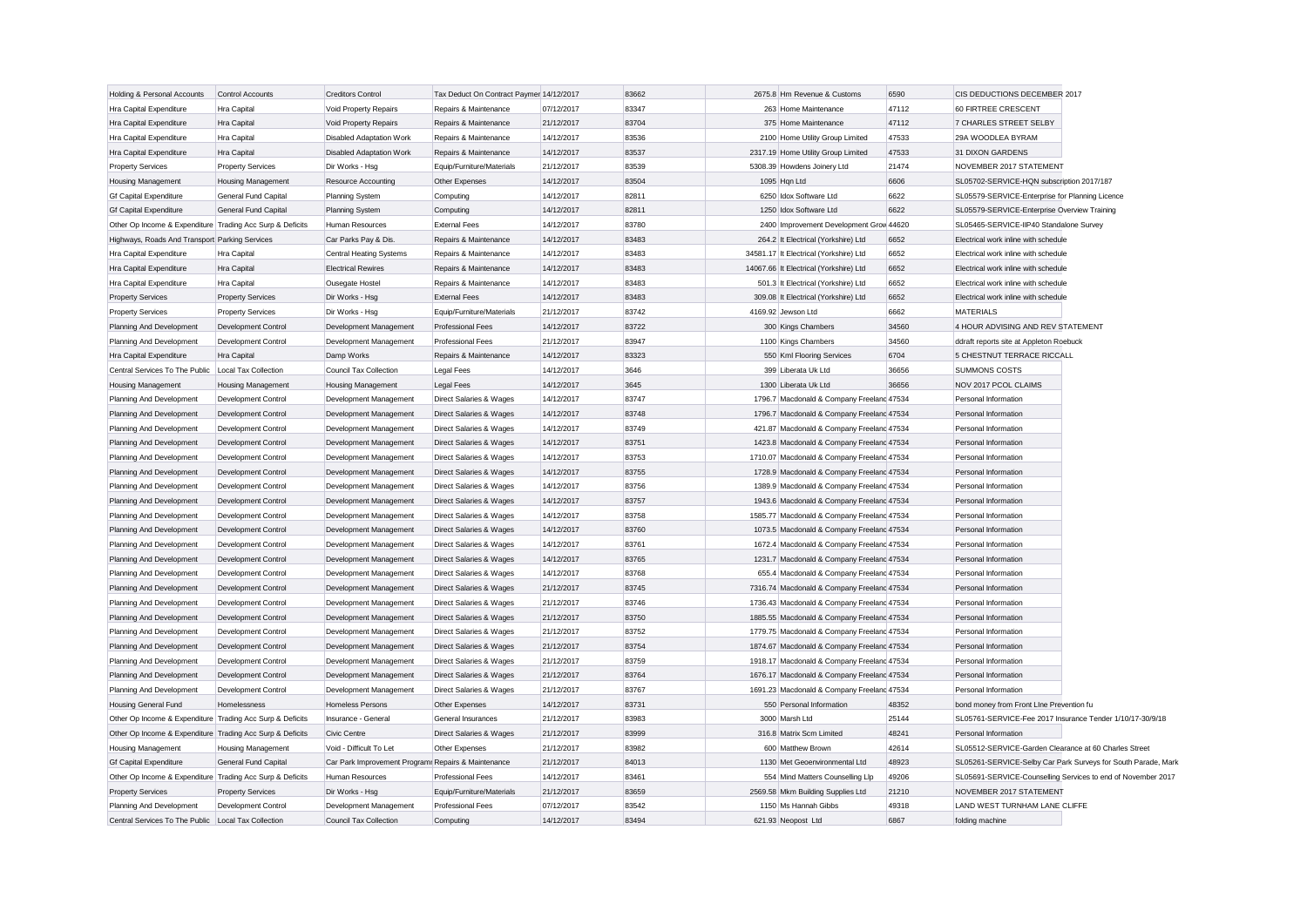| Other Op Income & Expenditure Trading Acc Surp & Deficits |                                                            | Marketing & Comms                         | Other Expenses           | 14/12/2017 | 83242 | 1424 Newspaper Licensing Agency              | 6875  | SL05377-SERVICE-Newspaper Licensing Agency (NLA) licence      |
|-----------------------------------------------------------|------------------------------------------------------------|-------------------------------------------|--------------------------|------------|-------|----------------------------------------------|-------|---------------------------------------------------------------|
| Central Services To The Public Local Land Charges         |                                                            | <b>Land Charges</b>                       | <b>External Fees</b>     | 07/12/2017 | 83443 | 2073.1 North Yorkshire County Council 6902   |       | SL05603-SERVICE-Land Searches Con 29 Enquiries                |
| Corporate And Democratic Core Corporate Management        |                                                            | <b>External Audit</b>                     | Other Expenses           | 21/12/2017 | 83980 | 356.86 North Yorkshire County Council 6902   |       | SL05731-SERVICE-Additional work carried out by KPMG for IAS19 |
| <b>Environmental Services</b>                             | <b>Trade Waste</b>                                         | <b>Commercial Waste</b>                   | <b>External Fees</b>     | 14/12/2017 | 83444 | 13854.14 North Yorkshire County Council 6902 |       | SL05637-S1013029-BULK WASTE DISPOSAL NYCC                     |
| Holding & Personal Accounts                               | Miscellaneous Holding Accounts C. Tax Payers Coll Fund Acc |                                           | Nycc Precept             | 05/12/2017 | 83485 | 3305490 North Yorkshire County Council 32208 |       | 07/12/17 PRECEPT INSTALMENT                                   |
|                                                           | Miscellaneous Holding Accounts Nndr Payers Coll Fund (Old) |                                           | Nndr Pool Contribution   | 15/12/2017 | 83919 | 164140 North Yorkshire County Council 32208  |       | NYCC RETAINED BUSINESS RATES 19.12.17                         |
| Holding & Personal Accounts                               |                                                            |                                           |                          | 21/12/2017 | 83979 | 3936 North Yorkshire County Council 6902     |       |                                                               |
| Other Op Income & Expenditure Trading Acc Surp & Deficits |                                                            | Data & System                             | Computing                |            |       |                                              |       | SL05684-SERVICE-CRM Restructure Work Package Request June 17  |
| Planning And Development                                  | <b>Planning Policy</b>                                     | Dev. Policy Serv. (Plan Selby)            | <b>Professional Fees</b> | 07/12/2017 | 83329 | 60000 North Yorkshire County Council 6902    |       | SL05150-SERVICE-model development contribution                |
| Holding & Personal Accounts                               | Miscellaneous Holding Accounts C. Tax Payers Coll Fund Acc |                                           | Nyfra Precept            | 05/12/2017 | 83484 | 186713 North Yorkshire Fire & Rescue         | 32207 | 07/12/17 PRECEPT INSTALMENT                                   |
| Holding & Personal Accounts                               | Miscellaneous Holding Accounts Nndr Payers Coll Fund (Old) |                                           | Nndr Pool Contribution   | 15/12/2017 | 83918 | 18238 North Yorkshire Fire & Rescue          | 32207 | NYFRA RETAINED BUSINESS RATES 19.12.17                        |
| Holding & Personal Accounts                               | Miscellaneous Holding Accounts C. Tax Payers Coll Fund Acc |                                           | Nypa Precept             | 05/12/2017 | 83486 | 615024 North Yorkshire Pcc                   | 32209 | 07/12/17 PRECEPT INSTALMENT                                   |
| Other Op Income & Expenditure Trading Acc Surp & Deficits |                                                            | Access Selby - Contact Centre             | <b>Energy Costs</b>      | 21/12/2017 | 83785 | 1056.57 Npower Ltd                           | 6917  | 8-10 MARKET CROSS                                             |
| <b>Housing Management</b>                                 | <b>Housing Management</b>                                  | Asbestos Surveying                        | Repairs & Maintenance    | 14/12/2017 | 83771 | 424.19 Owan Ltd                              | 6943  | QUANTITY SURVEYING SERVICE                                    |
| <b>Housing Management</b>                                 | <b>Housing Management</b>                                  | Asbestos Surveying                        | Repairs & Maintenance    | 14/12/2017 | 83772 | 358.93 Owan Ltd                              | 6943  | QUANTITY SURVEYING FOR SELBY HOMES                            |
| <b>Housing Management</b>                                 | <b>Housing Management</b>                                  | Central Heating-Gas                       | Repairs & Maintenance    | 14/12/2017 | 83771 | 1957.8 Owan Ltd                              | 6943  | QUANTITY SURVEYING SERVICE                                    |
| Housing Management                                        | Housing Management                                         | Central Heating-Gas                       | Repairs & Maintenance    | 14/12/2017 | 83772 | 1827.28 Owan Ltd                             | 6943  | QUANTITY SURVEYING FOR SELBY HOMES                            |
| <b>Housing Management</b>                                 | <b>Housing Management</b>                                  | Edgerton Lodge                            | Repairs & Maintenance    | 14/12/2017 | 83771 | 326.3 Owan Ltd                               | 6943  | QUANTITY SURVEYING SERVICE                                    |
| <b>Housing Management</b>                                 | <b>Housing Management</b>                                  | Edgerton Lodge                            | Repairs & Maintenance    | 14/12/2017 | 83772 | 391.56 Owan Ltd                              | 6943  | QUANTITY SURVEYING FOR SELBY HOMES                            |
| Hra Capital Expenditure                                   | Hra Capital                                                | <b>Central Heating Systems</b>            | Repairs & Maintenance    | 14/12/2017 | 83772 | 358.93 Owan Ltd                              | 6943  | QUANTITY SURVEYING FOR SELBY HOMES                            |
| Hra Capital Expenditure                                   | Hra Capital                                                | Kitchens - Decent Homes                   | Repairs & Maintenance    | 14/12/2017 | 83771 | 1076.79 Owan Ltd                             | 6943  | <b>QUANTITY SURVEYING SERVICE</b>                             |
| Hra Capital Expenditure                                   | Hra Capital                                                | Kitchens - Decent Homes                   | Repairs & Maintenance    | 14/12/2017 | 83772 | 946.27 Owan Ltd                              | 6943  | QUANTITY SURVEYING FOR SELBY HOMES                            |
| Hra Capital Expenditure                                   | Hra Capital                                                | Roof Replacement                          | Repairs & Maintenance    | 14/12/2017 | 83771 | 391.56 Owan Ltd                              | 6943  | <b>QUANTITY SURVEYING SERVICE</b>                             |
| <b>Housing Management</b>                                 | Housing Management                                         | Estate Man. Costs                         | Other Expenses           | 14/12/2017 | 83682 | 1050 Paul Burns                              | 48069 | Personal Information                                          |
| Hra Capital Expenditure                                   | Hra Capital                                                | Footpath Repairs                          | Repairs & Maintenance    | 14/12/2017 | 83470 | 471 Paul Harrison                            | 6531  | 4 CHAPELFIELDS CLIFFE                                         |
| Hra Capital Expenditure                                   | Hra Capital                                                | Footpath Repairs                          | Repairs & Maintenance    | 21/12/2017 | 83701 | 463 Paul Harrison                            | 6531  | 52 MILLGATE SELBY                                             |
| Hra Capital Expenditure                                   | Hra Capital                                                | Roof Replacement                          | Repairs & Maintenance    | 14/12/2017 | 83473 | 1323 Paul Harrison                           | 6531  | 7 ORCHARD LANE                                                |
| <b>Property Services</b>                                  | <b>Property Services</b>                                   | Dir Works - Hsg                           | <b>External Fees</b>     | 07/12/2017 | 83063 | 1277.3 Paul Harrison                         | 6531  | 6 STATION ROAD CHURCH FENTON                                  |
| <b>Property Services</b>                                  | <b>Property Services</b>                                   | Dir Works - Hsg                           | <b>External Fees</b>     | 14/12/2017 | 83472 | 386 Paul Harrison                            | 6531  | 16 WHITE FIELD BUNGALOWS                                      |
| Hra Capital Expenditure                                   | Hra Capital                                                | <b>Disabled Adaptation Work</b>           | Repairs & Maintenance    | 07/12/2017 | 81804 | 2510.97 Prism Medical Uk                     | 41970 | 33 FAIRFIELD WAY TADCASTER LS24 9SP                           |
| Hra Capital Expenditure                                   | Hra Capital                                                | <b>Central Heating Systems</b>            | Repairs & Maintenance    | 21/12/2017 | 83972 | 1612.58 Pts Plumbing Trade Supplies          | 34513 | <b>HEATING F14-1718</b>                                       |
| Hra Capital Expenditure                                   | Hra Capital                                                | Central Heating Systems                   | Repairs & Maintenance    | 21/12/2017 | 83973 | 3158.4 Pts Plumbing Trade Supplies           | 34513 | <b>HEATING F14-1718</b>                                       |
| Hra Capital Expenditure                                   | Hra Capital                                                | <b>Central Heating Systems</b>            | Repairs & Maintenance    | 21/12/2017 | 83974 | 5048.04 Pts Plumbing Trade Supplies          | 34513 | <b>HEATING F14-1718</b>                                       |
| Other Op Income & Expenditure Trading Acc Surp & Deficits |                                                            | Ict                                       | Computing                | 07/12/2017 | 82843 | 3376 Razorblue Ltd                           | 27684 | SL05563-SERVICE-Securenvoy SecurAccess renewal 200 users      |
| Other Op Income & Expenditure Trading Acc Surp & Deficits |                                                            | Ict                                       | <b>Professional Fees</b> | 14/12/2017 | 83457 | 448 Razorblue Ltd                            | 27684 | SL04444-SERVICE-Managed IT for infrastructure 2017/18         |
| Holding & Personal Accounts                               | Miscellaneous Holding Accounts Sdht - Expenses To Recharge |                                           | Other Expenses           | 21/12/2017 | 83783 | 1191.5 R H Fullwood & Co Ltd                 | 6468  | 43 KIRKGATE REPAIRS                                           |
| Other Op Income & Expenditure Trading Acc Surp & Deficits |                                                            | Marketing & Comms                         | Other Expenses           | 07/12/2017 | 83343 | 410 Richard Jemison Photographer L 44550     |       | SL05609-SERVICE-Photography (October 2017)                    |
| Planning And Development                                  | Development Control                                        | Development Management                    | <b>Professional Fees</b> | 21/12/2017 | 83803 | 10036.2 Richard Wood Associates Ltd          | 48516 | SP00011-SERVICE-Work carried out in respect of appeals - 5 ye |
| Central Services To The Public                            | Elections                                                  | <b>District Election</b>                  | Other Expenses           | 14/12/2017 | 83299 | 763.54 Royal Mail Group Plc                  | 7100  | ELECTIONS RESPONSE SERVICE                                    |
| Central Services To The Public                            | Elections                                                  | Register Of Electors                      | Communications           | 14/12/2017 | 83331 | 394.18 Royal Mail Group Plc                  | 7100  | ELECTIONS RESPONSE SERVICE                                    |
| Other Op Income & Expenditure Trading Acc Surp & Deficits |                                                            | Postage Account                           | Communications           | 04/01/2018 | 83929 | 1155.91 Royal Mail Group Plc                 | 7100  | postage                                                       |
| Central Services To The Public                            | Local Tax Collection                                       | Council Tax Collection                    | <b>External Fees</b>     | 08/12/2017 | 3636  | 903.18 Santander                             | 6052  | NOV 2017 COUNCIL TAX PAYMENTS                                 |
| <b>Housing Management</b>                                 | Housing Management                                         | Rent Project                              | <b>External Fees</b>     | 08/12/2017 | 3637  | 741.14 Santander                             | 6052  | NOV 2017 HOUSE & GARAGE RENTS                                 |
| Highways, Roads And Transport Parking Services            |                                                            | Car Parks Enforcement                     | <b>External Fees</b>     | 14/12/2017 | 83467 | 547.35 Security Plus Limited                 | 36209 | SL04631-SERVICE-Cash collection SDC car park machines 01/04/1 |
| Planning And Development                                  | Community Development                                      | Community Engagement Forums External Fees |                          | 14/12/2017 | 83480 | 1333.32 Selby District Avs                   | 7159  | SL05696-SERVICE-Community Engagement Forum External Contracto |
| <b>Housing Management</b>                                 | <b>Housing Management</b>                                  | Edgerton Lodge                            | Nndr                     | 07/12/2017 | 83454 | 1010 Selby District Council                  | 7151  | DEC 2017 VOIDS & LODGES CTAX BILLS                            |
| Housing Management                                        | <b>Housing Management</b>                                  | Ousegate Hostel                           | Nndr                     | 07/12/2017 | 83454 | 415.31 Selby District Council                | 7151  | DEC 2017 VOIDS & LODGES CTAX BILLS                            |
| <b>Property Services</b>                                  | <b>Property Services</b>                                   | Dir Works - Hsa                           | Other Expenses           | 07/12/2017 | 83454 | 2189.51 Selby District Council               | 7151  | DEC 2017 VOIDS & LODGES CTAX BILLS                            |
| Other Op Income & Expenditure                             | Trading Acc Surp & Deficits                                | Human Resources                           | <b>Professional Fees</b> | 07/12/2017 | 83502 | 470 Selby Healthcare Ltd                     | 31239 | SL05688-SERVICE-Occupational Health - November 2017           |
|                                                           |                                                            |                                           |                          |            |       |                                              | 7184  | 2009/0805/REM land at Holme Lane                              |
| Holding & Personal Accounts                               | Miscellaneous Holding Accounts Sect 106 Ros - Dev Contrib  |                                           | Selby Town               | 14/12/2017 | 83721 | 1595.05 Selby Town Council                   |       |                                                               |
| <b>Environmental Services</b>                             | <b>Street Cleansing</b>                                    | <b>Street Cleansing</b>                   | <b>External Fees</b>     | 14/12/2017 | 83692 | 1200 S & G Taperell                          | 7303  | NOV 2017 RENTAL OF SKIPS                                      |
| Hra Capital Expenditure                                   | Hra Capital                                                | <b>Disabled Adaptation Work</b>           | Repairs & Maintenance    | 14/12/2017 | 83447 | 2100 Sherwood Property Building Sen 35336    |       | 96 STUTTON ROAD TADCASTER                                     |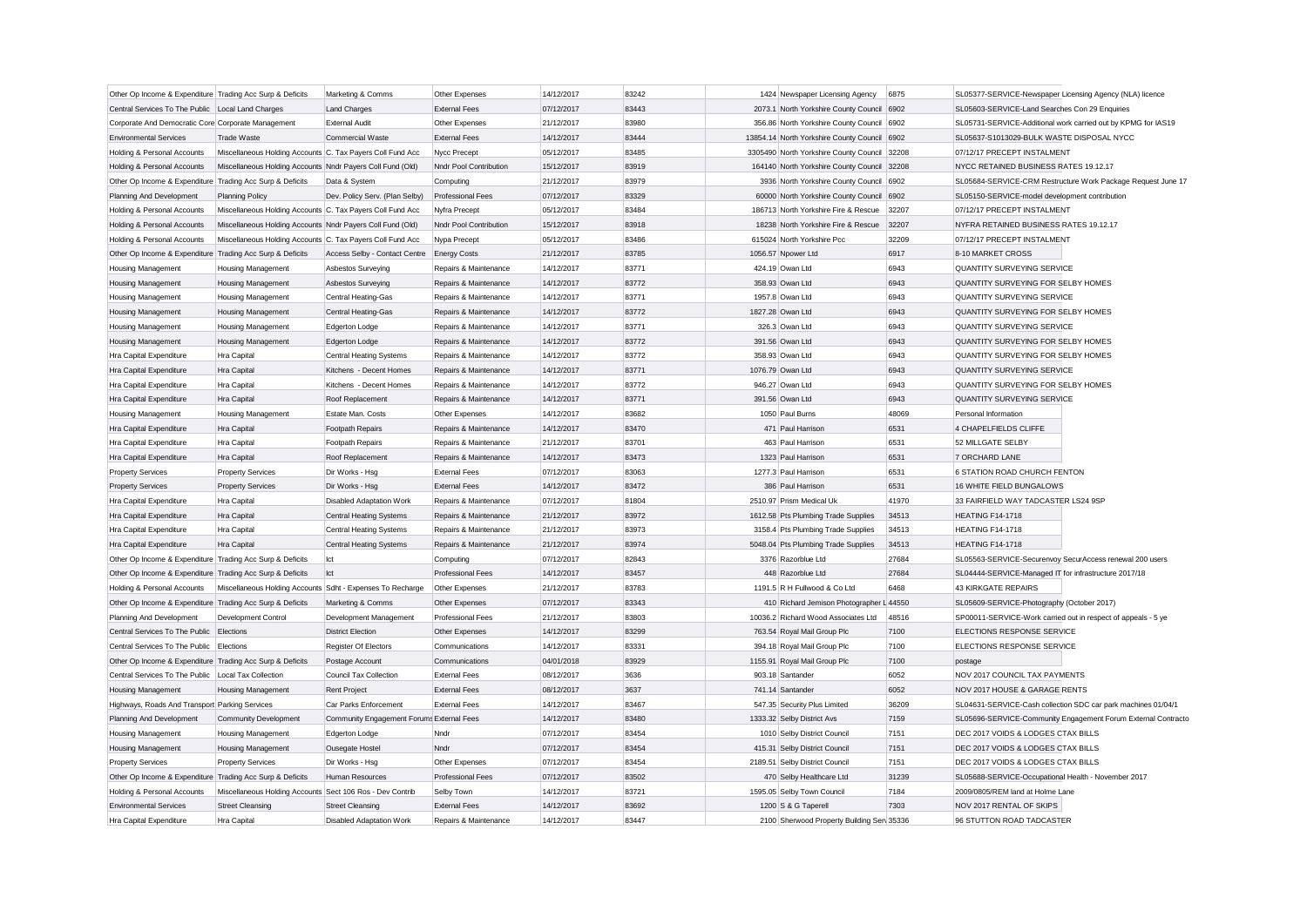| Hra Capital Expenditure                                   | Hra Capital                  | <b>Disabled Adaptation Work</b>   | Repairs & Maintenance                     | 14/12/2017 | 83520 | 1995 Sherwood Property Building Sen 35336     |       | 34 PETRE AVE SELBY                                   |                                                               |
|-----------------------------------------------------------|------------------------------|-----------------------------------|-------------------------------------------|------------|-------|-----------------------------------------------|-------|------------------------------------------------------|---------------------------------------------------------------|
| Hra Capital Expenditure                                   | Hra Capital                  | Disabled Adaptation Work          | Repairs & Maintenance                     | 14/12/2017 | 83521 | 2490 Sherwood Property Building Sen 35336     |       | 5 TOWNEND CLOSE CARLTON                              |                                                               |
| Hra Capital Expenditure                                   | Hra Capital                  | <b>Disabled Adaptation Work</b>   | Repairs & Maintenance                     | 14/12/2017 | 83522 | 3810 Sherwood Property Building Sen 35336     |       | 177 ABBOTS ROAD                                      |                                                               |
| Hra Capital Expenditure                                   | Hra Capital                  | <b>Disabled Adaptation Work</b>   | Repairs & Maintenance                     | 14/12/2017 | 83672 | 2420 Sherwood Property Building Sen 35336     |       | 14 FIELD DRIVE                                       |                                                               |
| Hra Capital Expenditure                                   | Hra Capital                  | <b>Electrical Rewires</b>         | Repairs & Maintenance                     | 04/01/2018 | 83697 | 350 Sherwood Property Building Sen 35336      |       | 14 FIELD DRIVE                                       |                                                               |
| <b>Property Services</b>                                  | <b>Property Services</b>     | Dir Works - Hsg                   | <b>External Fees</b>                      | 14/12/2017 | 83514 | 340 Sherwood Property Building Sen 35336      |       | AUSTERBANK FLOORING                                  |                                                               |
| <b>Property Services</b>                                  | <b>Property Services</b>     | Dir Works - Hsg                   | <b>External Fees</b>                      | 14/12/2017 | 83655 | 585 Sherwood Property Building Sen 35336      |       | 33 FAIRFIELD WAY                                     |                                                               |
| <b>Property Services</b>                                  | <b>Property Services</b>     | Dir Works - Hsg                   | <b>External Fees</b>                      | 14/12/2017 | 83658 | 438.4 Sherwood Property Building Sen 35336    |       | 29 LOWFIELD ROAD                                     |                                                               |
| Housing Management                                        | Housing Management           | Fencing - Planned                 | Repairs & Maintenance                     | 14/12/2017 | 83335 | 375 Simon Calvert Contractors Ltd             | 44422 | 16 HIGHFIELD VIEW                                    |                                                               |
| Hra Capital Expenditure                                   | Hra Capital                  | Fencing Programme                 | Repairs & Maintenance                     | 14/12/2017 | 83667 | 375 Simon Calvert Contractors Ltd             | 44422 | 1 DEEPING WAY                                        |                                                               |
| Other Op Income & Expenditure Trading Acc Surp & Deficits |                              | lct                               | Computing                                 | 21/12/2017 | 83462 | 461.04 Softcat Plc                            | 31771 |                                                      | SL05680-SERVICE-2 x Acrobat Standard 2017 AOO & Acrobat Stand |
| Housing General Fund                                      | <b>Housing Strategy</b>      | Pfi Scheme (Housing)              | Other Expenses                            | 21/12/2017 | 83492 | 33367.64 South Yorkshire Housing Ass Ltd 7239 |       | selby PFI for November 2017                          |                                                               |
| <b>Environmental Services</b>                             | <b>Trade Waste</b>           | <b>Clinical Waste</b>             | <b>External Fees</b>                      | 14/12/2017 | 83654 | 406.25 Srcl Ltd                               | 7251  | SHARPS WASTE DISPOSAL                                |                                                               |
| Other Op Income & Expenditure Trading Acc Surp & Deficits |                              | lct                               | Computing                                 | 14/12/2017 | 83456 | 466.1 Switchshop Ltd                          | 45999 |                                                      | SL05676-SERVICE-HPE Foundation Care 24x7x4 switches s/n SG029 |
| Hra Capital Expenditure                                   | Hra Capital                  | Roof Replacement                  | Repairs & Maintenance                     | 04/01/2018 | 83729 | 392 T A M Loughlin                            | 6779  | 18-20 FIR TREE CRESCENT TADCASTER                    |                                                               |
| Hra Capital Expenditure                                   | Hra Capital                  | Roof Replacement                  | Repairs & Maintenance                     | 04/01/2018 | 83730 | 392 T A M Loughlin                            | 6779  | 52 MOAT WAY                                          |                                                               |
| <b>Environmental Services</b>                             | Recycling                    | Recycling                         | <b>External Fees</b>                      | 07/12/2017 | 83451 | 799.56 The Maltings Organic Treatment 35116   |       | W/E 26/11/17 GREENWASTE                              |                                                               |
| <b>Environmental Services</b>                             | Recycling                    | Recycling                         | <b>External Fees</b>                      | 14/12/2017 | 83706 | 945.36 The Maltings Organic Treatment 35116   |       | W/E 03/12/17 GREENWASTE                              |                                                               |
| Planning And Development                                  | <b>Planning Policy</b>       | Dev. Policy Serv. (Plan Selby)    | Direct Salaries & Wages                   | 07/12/2017 | 82503 | 2677.5 The Oyster Partnership Ltd             | 43921 | Personal Information                                 |                                                               |
| Planning And Development                                  | <b>Planning Policy</b>       | Dev. Policy Serv. (Plan Selby)    | Direct Salaries & Wages                   | 07/12/2017 | 82622 | 1306.9 The Oyster Partnership Ltd             | 43921 | Personal Information                                 |                                                               |
| Planning And Development                                  | <b>Planning Policy</b>       | Dev. Policy Serv. (Plan Selby)    | Direct Salaries & Wages                   | 07/12/2017 | 82872 | 1324.4 The Oyster Partnership Ltd             | 43921 | Personal Information                                 |                                                               |
| Planning And Development                                  | Planning Policy              | Dev. Policy Serv. (Plan Selby)    | Direct Salaries & Wages                   | 14/12/2017 | 83338 | 1263.5 The Oyster Partnership Ltd             | 43921 | Personal Information                                 |                                                               |
| <b>Special Services</b>                                   | <b>Special Services</b>      | General Maintenance               | Repairs & Maintenance                     | 14/12/2017 | 83297 | 457.89 Thyssenkrupp Elevator Uk Ltd           | 7328  | 1/11/17-31/1/18 LBH COURT                            |                                                               |
| <b>Special Services</b>                                   | <b>Special Services</b>      | Special Management                | Repairs & Maintenance                     | 14/12/2017 | 83298 | 457.89 Thyssenkrupp Elevator Uk Ltd           | 7328  | 1/11/17-31/1/18 ST WILFRIDS COURT                    |                                                               |
| <b>Housing Management</b>                                 | Housing Management           | <b>Tenant Participation</b>       | Other Expenses                            | 14/12/2017 | 83328 | 571.45 Tpas Ltd                               | 7348  |                                                      | SL05337-SERVICE-Digital Engagement Training TPAS 21st Novembe |
| Housing General Fund                                      | <b>Supporting People</b>     | Warden Lifeline Service           | Subscriptions                             | 14/12/2017 | 83509 | 1230 Tsa                                      | 49281 | SL05670-SERVICE-TSA Membership                       |                                                               |
| <b>Property Services</b>                                  | <b>Property Services</b>     | Dir Works - Hsg                   | Vehicles Repairs & Maintenance 14/12/2017 |            | 83282 | 500 Turners Garage Ltd                        | 47255 | NA14 OVM REPAIRS TO VEHICLE                          |                                                               |
| Hra Other                                                 | Financing & Invest Inc & Exp | <b>External Interest Payable</b>  | Other Expenses                            | 01/12/2017 | 3589  | 285512.5 Ubs Investment Bank                  | 22297 | 27/11/17 HALF YEARLY INVESTMENT                      |                                                               |
| <b>Property Services</b>                                  | <b>Property Services</b>     | Dir Works - Hsg                   | <b>Running Costs</b>                      | 07/12/2017 | 83478 | 775.19 Uk Fuels Ltd                           | 7373  | fuel                                                 |                                                               |
| <b>Property Services</b>                                  | <b>Property Services</b>     | Dir Works - Hsg                   | <b>Running Costs</b>                      | 14/12/2017 | 83663 | 1046.65 Uk Fuels Ltd                          | 7373  | <b>FUEL</b>                                          |                                                               |
| <b>Property Services</b>                                  | <b>Property Services</b>     | Dir Works - Hsg                   | <b>Running Costs</b>                      | 21/12/2017 | 83922 | 729.24 Uk Fuels Ltd                           | 7373  | fuel                                                 |                                                               |
| Other Op Income & Expenditure Trading Acc Surp & Deficits |                              | <b>Policy Strategy</b>            | Printing/Stationery/Gen Exps              | 07/12/2017 | 83243 | 1100 Wakefield Council                        | 31266 | SL05629-SERVICE-Regional Policy Network Subscription |                                                               |
| <b>Environmental Services</b>                             | Regulatory Servics - Eh      | Taxi & Hire Licences              | <b>Running Costs</b>                      | 14/12/2017 | 83691 | 942.5 Watsons                                 | 7429  | <b>NOV 2017 TAXI TESTS</b>                           |                                                               |
| Housing Management                                        | Housing Management           | Solid Fuel Serv-PInd              | Repairs & Maintenance                     | 21/12/2017 | 84012 | 1510.8 Wdh Solutions Ltd                      | 28604 | INSTAL 62 SOLID FUEL SERVICE & MAINT                 |                                                               |
| Hra Capital Expenditure                                   | Hra Capital                  | <b>External Door Replacements</b> | Repairs & Maintenance                     | 14/12/2017 | 83246 | 970 Websters (Burn) Glass Ltd                 | 7431  | 8 BRIGHT WALK SELBY                                  |                                                               |
| Hra Capital Expenditure                                   | Hra Capital                  | <b>External Door Replacements</b> | Repairs & Maintenance                     | 14/12/2017 | 83255 | 330 Websters (Burn) Glass Ltd                 | 7431  | 4 HOLLYGARTH GARDENS BEAL                            |                                                               |
| Hra Capital Expenditure                                   | Hra Capital                  | <b>External Door Replacements</b> | Repairs & Maintenance                     | 14/12/2017 | 83257 | 955 Websters (Burn) Glass Ltd                 | 7431  | 7 DARCY ROAD SELBY                                   |                                                               |
| Hra Capital Expenditure                                   | Hra Capital                  | <b>External Door Replacements</b> | Repairs & Maintenance                     | 21/12/2017 | 83707 | 740 Websters (Burn) Glass Ltd                 | 7431  | 57 NORTH DRIVE SHERBURN                              |                                                               |
| Hra Capital Expenditure                                   | Hra Capital                  | <b>External Door Replacements</b> | Repairs & Maintenance                     | 21/12/2017 | 83708 | 630 Websters (Burn) Glass Ltd                 | 7431  | 57 ABBOTS ROAD SELBY                                 |                                                               |
| Hra Capital Expenditure                                   | Hra Capital                  | <b>External Door Replacements</b> | Repairs & Maintenance                     | 21/12/2017 | 83711 | 650 Websters (Burn) Glass Ltd                 | 7431  | 3 WESTBOURNE GARDENS SELBY                           |                                                               |
| Hra Capital Expenditure                                   | Hra Capital                  | <b>External Door Replacements</b> | Repairs & Maintenance                     | 21/12/2017 | 83712 | 330 Websters (Burn) Glass Ltd                 | 7431  | 14 FAIRFIELD FAIRBURN                                |                                                               |
| Hra Capital Expenditure                                   | <b>Hra Capital</b>           | <b>External Door Replacements</b> | Repairs & Maintenance                     | 21/12/2017 | 83717 | 1160 Websters (Burn) Glass Ltd                | 7431  | 11 ROMAN CLOSE TADCASTER                             |                                                               |
| Hra Capital Expenditure                                   | Hra Capital                  | <b>External Door Replacements</b> | Repairs & Maintenance                     | 21/12/2017 | 83718 | 640 Websters (Burn) Glass Ltd                 | 7431  | 28 MANOR GARTH KELLINGTON                            |                                                               |
| Hra Capital Expenditure                                   | Hra Capital                  | <b>External Door Replacements</b> | Repairs & Maintenance                     | 21/12/2017 | 83719 | 620 Websters (Burn) Glass Ltd                 | 7431  | 18 PAGNELL AVENUE SELBY                              |                                                               |
| <b>Property Services</b>                                  | <b>Property Services</b>     | Dir Works - Hsg                   | <b>External Fees</b>                      | 21/12/2017 | 83713 | 360.97 Websters (Burn) Glass Ltd              | 7431  | 15 ST EDWARDS CLOSE BYRAM                            |                                                               |
| Other Op Income & Expenditure Trading Acc Surp & Deficits |                              | Postage Account                   | Communications                            | 14/12/2017 | 83546 | 768.75 Whistl                                 | 7335  | POST                                                 |                                                               |
| Other Op Income & Expenditure Trading Acc Surp & Deficits |                              | Postage Account                   | Communications                            | 14/12/2017 | 83789 | 1022 Whistl                                   | 7335  | <b>POSTAGE</b>                                       |                                                               |
| Other Op Income & Expenditure Trading Acc Surp & Deficits |                              | Postage Account                   | Communications                            | 21/12/2017 | 83991 | 598.04 Whistl                                 | 7335  | WEEK 50 2017 POST COLLECTION                         |                                                               |
| <b>Cultural And Related Services</b>                      | Open Spaces                  | Selby Park                        | Other Establishments                      | 07/12/2017 | 83334 | 1936.79 Wigan Leisure & Culture Trust         | 7447  | JAN 2017 LEISURE MANAGEMENT FEE                      |                                                               |
| <b>Cultural And Related Services</b>                      | Recreation & Sport           | Rec Grounds-Sports                | Other Establishments                      | 07/12/2017 | 83334 | 255.16 Wigan Leisure & Culture Trust          | 7447  | JAN 2017 LEISURE MANAGEMENT FEE                      |                                                               |
| Cultural And Related Services                             | Recreation & Sport           | Sports Development                | Other Establishments                      | 07/12/2017 | 83334 | 4516.46 Wigan Leisure & Culture Trust         | 7447  | JAN 2017 LEISURE MANAGEMENT FEE                      |                                                               |
|                                                           |                              |                                   |                                           |            |       |                                               |       |                                                      |                                                               |